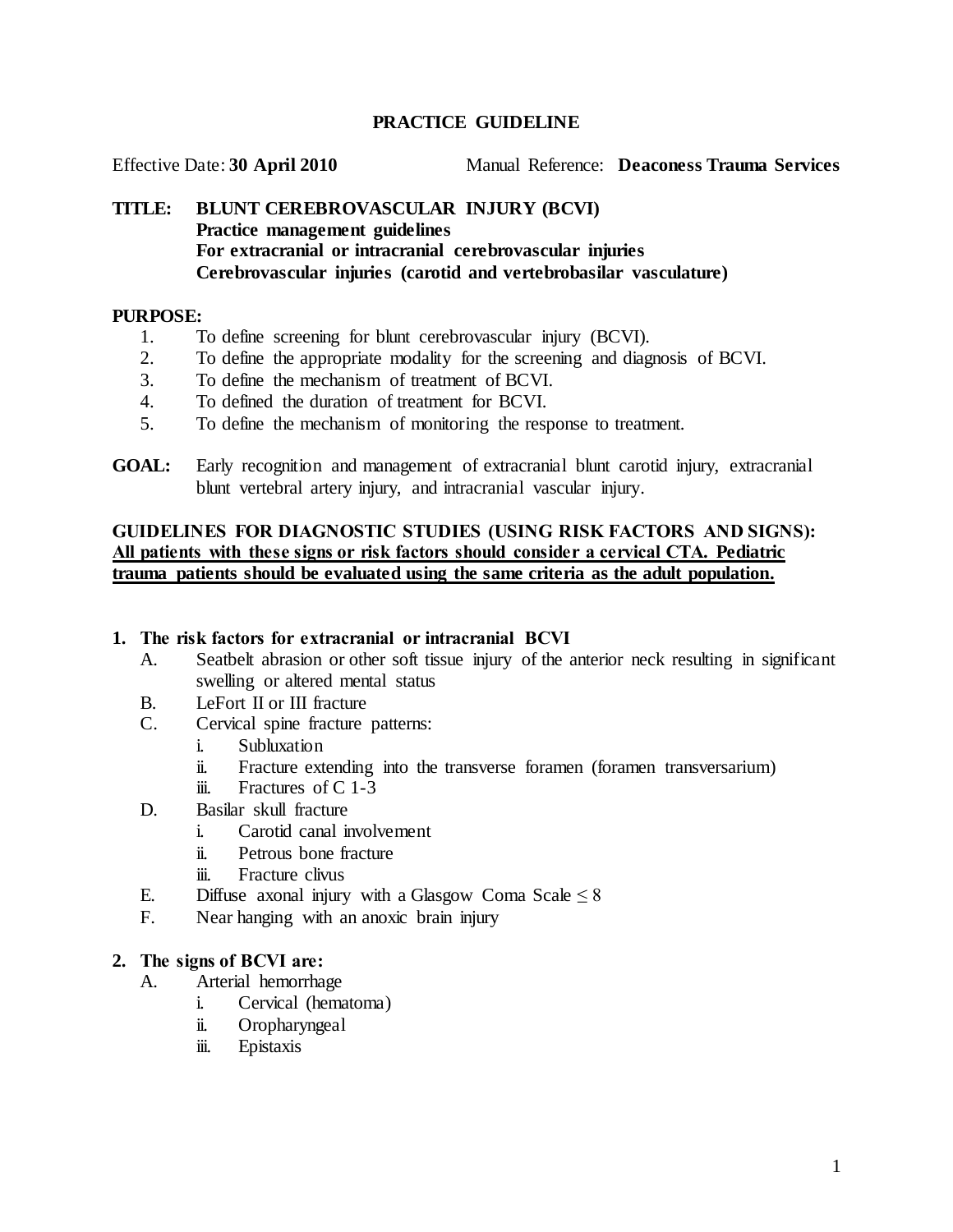- B. Cervical bruit
- C. Expanding cervical hematoma
- D. Focal neurologic defect
- E. Neurologic examination incongruous with CT scan findings
- F. Ischemic stroke on secondary CT scan

# **3. Screening and diagnostic procedures for BCVI are**

- A. Diagnostic four vessel cerebral angiography (DFVCA) remains the gold standard.
- B. CT angiography (multi-slice multi-detector) has adequate sensitivity and specificity for diagnostic screening for BCVI **(and has become the accepted procedure).**
- C. Duplex ultrasonography is **not** adequate for screening for BCVI.
- **4. Cervical CTA should be performed on all patients that meet the risks and signs listed in 1. and 2. above.**
- **5. All CAT I trauma patients who receive CT examinations with contrast and a cervical CT automatically receive CTA neck. All CAT II trauma patients who are activated before going to CT, who receive CT examinations with contrast and a cervical CT will automatically receive CTA neck.**

# **6. Treatment for BCVI seen on screening**

- A. Consult Vascular Surgery
- B. **Grade I** (intimal irregularity with <25% narrowing) **and II injuries** (dissection or intramural hematoma with >25% narrowing) should be treated with anti-thrombotic agents, such as aspirin, or with heparin as per vascular surgeon recommendations.
	- i. If heparin is selected for treatment, the infusion should be started without a bolus and titrated to partial thromboplastin time (PTT) of 50-60 seconds.
	- ii. In patients in whom anticoagulant therapy is chosen, conversion to warfarin titrated to prothrombin time/international normalized ratio (PT/INR) of 2-3 for 3-6 months is recommended
- C. **Grade III injuries** (pseudoaneurysm) rarely resolve with observation or anticoagulant therapy, and invasive therapy (surgery or angio-interventional) should be considered. *N.B.* Carotid stents placed without subsequent antiplatelet therapy have been noted to have a high rate of thrombosis in this population.
- D. **Grade IV** (occlusion) **and Grade IV injuries** (transection with extravasation) warrant operative intervention

[Intentionally blank. Continued on next page.]